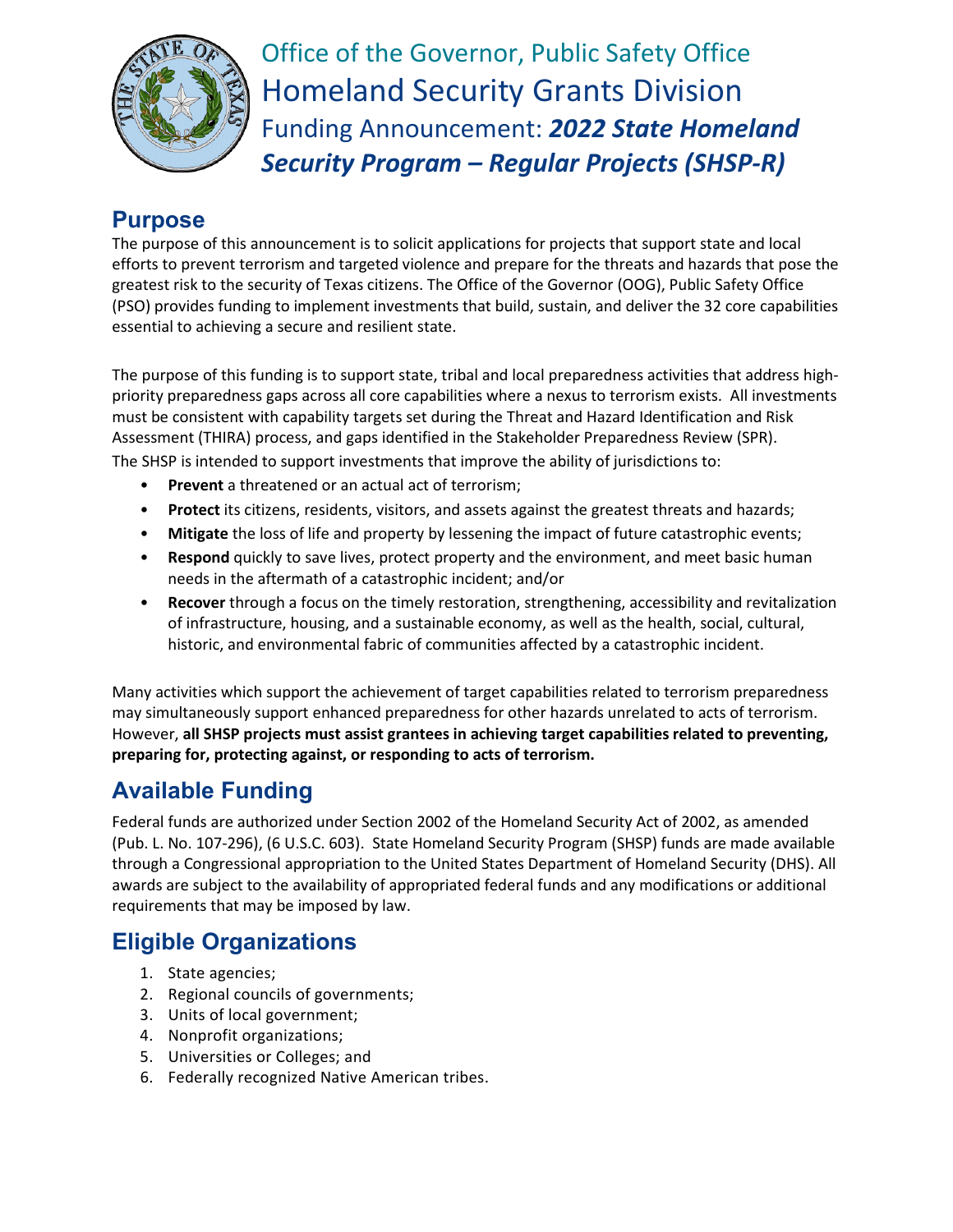# **Application Process**

Applicants must access the PSO's eGrants grant management website at [https://eGrants.gov.texas.gov](https://egrants.gov.texas.gov/) to register and apply for funding. For more instructions and information, see the OOG's *eGrants User Guide to Creating an Application*, available [here.](https://egrants.gov.texas.gov/fundopp.aspx?name=eGrants_Guide_to_Creating_an_Application_12.2020.pdf&type=2)

- 1. For eligible local and regional projects:
	- a. Applicants must contact their applicable regional council of governments (COG) regarding their application.
	- b. Each of Texas' 24 COGs holds its own application planning workshops, workgroups, and/or subcommittees and facilitates application prioritization for certain programs within its region. Failure to comply with regional requirements imposed by the COG may render an application ineligible.
- 2. State agencies, and other organizations proposing projects to increase preparedness statewide, may submit applications directly to PSO.

# **Key Dates**

| <b>Action</b>                                          | <b>Date</b>             |
|--------------------------------------------------------|-------------------------|
| <b>Funding Announcement Release</b>                    | 12/13/2021              |
| <b>Online System Opening Date</b>                      | 12/13/2021              |
| <b>Final Date to Submit and Certify an Application</b> | 2/10/2022 at 5:00pm CST |
| <b>Earliest Project Start Date</b>                     | 09/01/2022              |

# **Project Period**

Projects selected for funding must begin between September 1, 2022 and March 1, 2023, and expire on or before August 31, 2024. Additional guidelines are below:

- 1. Project periods should be structured so that projects that include grant-funded salaries and/or annual recurring costs do not overlap with the project periods of previous or future grant awards with the same costs.
- 2. Project periods should be structured so that projects that include grant-funded salaries and/or annual recurring costs are on a 12 **or** 24-month grant cycle/performance period.
- 3. Project periods for equipment only projects are generally awarded for a 6 to 12-month grant period.
- 4. PSO will consider proposed start or end dates falling outside of these guidelines on a case-by-case basis.

### **Funding Levels**

Minimum: \$2,500

Maximum: None. However, PSO uses a risk-based formula to determine regional allocations. Local agencies should contact their regional COG for amounts historically available to the region and any maximum established by their COG. Additionally, PSO expects to make available approximately \$1.5 - \$2.5 million to state agencies in support of 10 – 15 projects under this solicitation and the SHSP-LETPA solicitation.

Match Requirement: None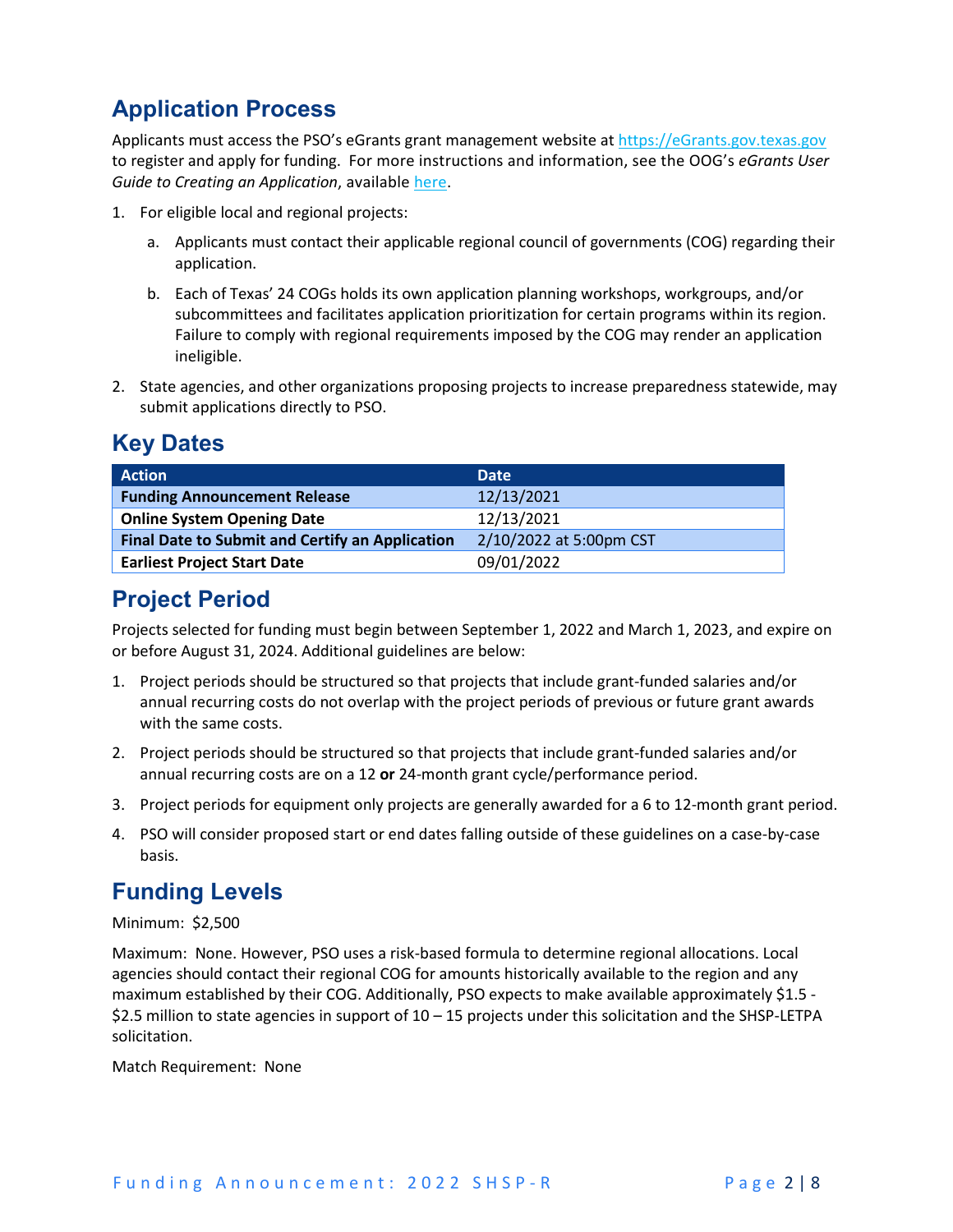# **Standards**

Grantees must comply with standards applicable to this fund source cited in the Texas Grant Management Standards [\(TxGMS\)](https://comptroller.texas.gov/purchasing/grant-management/), [Federal Uniform Grant Guidance,](https://www.ecfr.gov/current/title-2/subtitle-A/chapter-II/part-200?toc=1) and all statutes, requirements, and guidelines applicable to this funding.

### **Eligible Activities and Costs**

- 1. The Federal Emergency Management Agency (FEMA) has established National Priority Areas (NPA) for the Homeland Security Grant Program and required the State to dedicate at least 30% of Texas' SHSP funds to projects under the NPAs. The NPAs and prescribed amounts for each NPA are noted below. The PSO anticipates these priorities will remain in place for the 2022 SHSP grant cycle. Applicants are encouraged to submit projects under these National Priority (NP) Areas when the primary core capability addressed is consistent with a NP area description below. Note: The National Priority Areas are subject to change without notice upon release of the federal Notice of Funding Opportunity (NOFO).
- 2. Grant projects must be submitted in support of one of the following approved activity areas:
	- a. **Addressing Emerging Threats (FEMA National Priority. Required to fund at least 5%)**

**Core Capabilities:** Interdiction & Disruption; Screening, Search and Detection; Physical Protective Measures; Intelligence and Information Sharing; Planning; Public Information and Warning; Operational Coordination

- i. Enhancing weapons of mass destruction (WMD) and/or improvised explosive device (IED) prevention, detection, response and recovery capabilities.
- ii. Enhancing Chemical Biological Radiological Nuclear and Explosive (CBRNE) detection, prevention, response, and recovery capabilities.
- iii. Building and enhancing UAS detection capabilities.
- iv. Enhancing public awareness education and communications and increasing reporting of suspicious activities related to critical infrastructure.
- b. **Emergency Operations Centers and Technology**
	- i. Establishing and maintaining a unified and coordinated operational structure and process that integrates critical stakeholders across and among all levels of government and with critical private and nonprofit sectors to protect against potential threats, conduct law enforcement investigations, or engage in enforcement, protective, and response activities.
	- ii. Implementing WebEOC and other situational awareness and decision support tools.
	- iii. Enhancing emergency operations centers.
	- iv. Conducting or participating in incident management training and/or exercises.
- c. **Information and Intelligence Sharing/Cooperation (FEMA National Priority. Required to fund at least 5%)**

*Note: Applicants should only submit non-Fusion Center requests under the SHSP-Regular solicitation. Applicants should refer to the SHSP-Law Enforcement Terrorism Prevention Activities (LETPA) solicitation for submission of Fusion Center projects.*

**Core Capability:** Intelligence and Information Sharing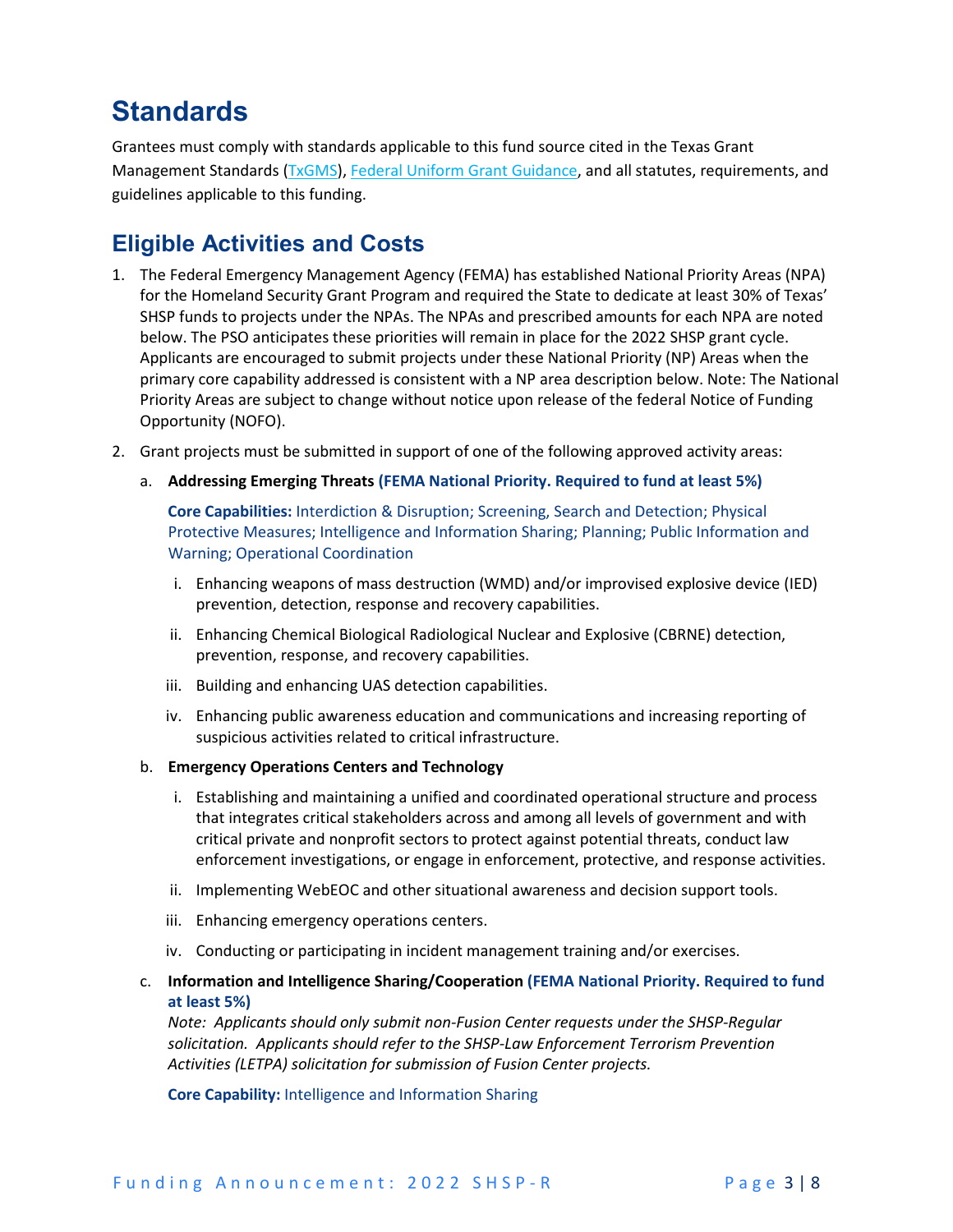- i. Identifying, developing, providing, and sharing timely, accurate, and actionable information, data, or knowledge among government or private sector entities to include information sharing with all DHS components, fusion centers, and other entities designated by DHS.
- ii. Cooperation with DHS officials and other entities designated by DHS in intelligence, threat recognition and analysis.
- iii. Joint training and planning with DHS officials and other entities designated by DHS.
- iv. Enabling interdiction and disruption of terrorist activity through enhanced understanding and recognition of pre-operational activity and other crimes that may be precursors or indicators of terrorist activity.
- v. Paying for personnel or contractors to serve as qualified intelligence analysts and/or to participate in information, investigative, and intelligence sharing activities specifically related to homeland security.
- vi. Assessing threat information to inform continued prevention operations and ongoing response activities.
- vii. Implementing and maintaining suspicious activity reporting initiatives.
- viii. Implementing or sustaining public information and warning systems to relay information regarding terrorism threats.

#### d. **Interoperable Emergency Communications**

- i. Building capabilities to meet P-25 standards.
- ii. Sustaining existing capabilities (e.g. life cycle replacement of equipment).
- iii. Projects must enhance current capabilities or address capability gaps identified by the Texas Department of Public Safety (DPS) or Texas Interoperable Communications Coalition (TxICC) in either the Texas Statewide Communications Interoperability Plan (SCIP) or DPS Report on Interoperable Communications to the Texas Legislature. *Note: Projects to increase voice communications interoperability for counties with the lowest interoperability levels are preferred over other types of communications projects.*
- iv. If a project is funded (after an agency receives the grant award from the PSO), the planned expenditures must be submitted to and receive validation from the Statewide Interoperability Coordinator (SWIC) prior to purchase. *Note: Radios purchased must: a) follow the Statewide Radio ID Management Plan; b) be programmed following the Statewide Interoperability Channel Plan, and c) include encryption options capable of Advanced Encryption Standard (AES) encryption, IF encryption is being purchased.*

#### e. **Planning and Community Preparedness**

- i. Developing state and regional risk and preparedness assessments, including those related to special events.
- ii. Core capability development planning, to include typing and tracking of equipment and special response teams.
- iii. Planning and execution of training and exercises focused on terrorism prevention, protection and response.
- iv. Multi-jurisdictional operational planning to include plans for regional operational coordination of terrorism prevention, protection, and response capabilities.
- v. Maintaining or updating Emergency Operations Plans, consistent with guidance in CPG 101.v2 and the whole community approach to security and emergency management.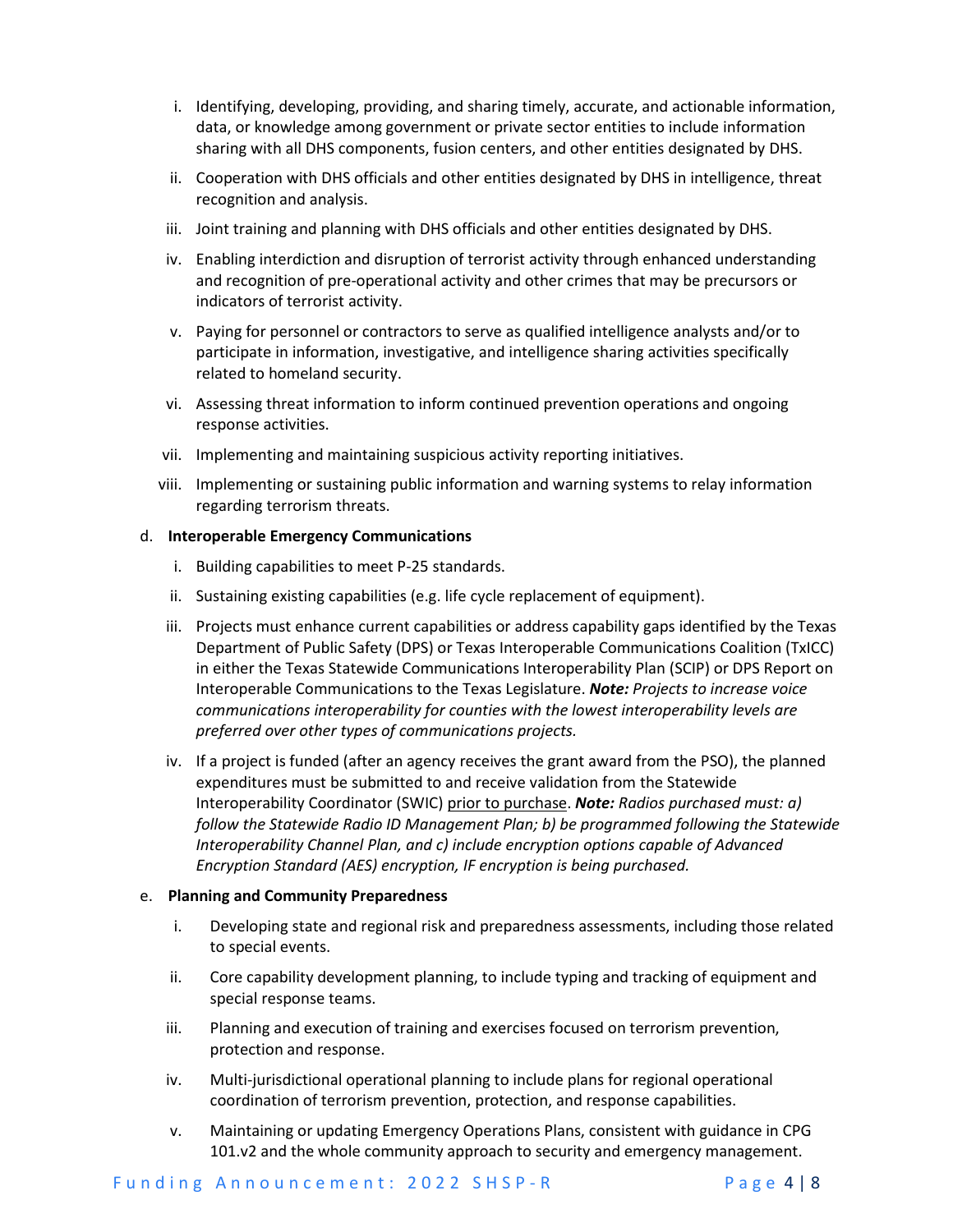- vi. Planning and implementation of initiatives to enhance the Citizen Corps Program and other community resilience initiatives.
- vii. Planning for continuity of operations.
- f. **Protection of Soft Targets/Crowded Places (FEMA National Priority. Required to fund at least 5%)**

**Core Capabilities:** Operational Coordination; Public Information and Warning; Intelligence and Information Sharing; Interdiction and Disruption; Screening, Search, and Detection; Access Control/Identity Verification; Physical Protective Measures; Risk Management for Protection Programs

- i. Implementing target hardening and other measures associated with increased security to mitigate risks at places where people gather, such as schools, workplaces, entertainment venues, transportation nodes, and houses of worship.
- ii. Assessing critical infrastructure vulnerabilities and interdependencies, particularly those involving multiple sites and/or sectors.
- iii. Planning, training, exercises, equipment, and modeling enabling responsible jurisdictions to mitigate threats to and vulnerabilities of critical infrastructure facilities, assets, networks, and systems.
- iv. Analyzing critical infrastructure threats and information sharing with private sector partners.
- v. Enhancing public awareness, education and communications, and increasing reporting of suspicious activities related to critical infrastructure.

#### g. **Support of First Responder Capabilities**

*Note: Because there is the potential for significant overlap between this activity area and the FEMA National Priorities of "Addressing Emerging Threats" and "Protection of Soft Targets/ Crowded Places, applicants should first check whether their proposed project is consistent with the description and core capabilities outlined for the National Priority Areas.*

- i. Sustaining and enhancing capacity to detect and resolve threats involving chemical, biological, radiological, nuclear and explosive (CBRNE) devices or weapons of mass destruction (WMD).
- ii. Sustaining and enhancing tactical teams including HAZMAT response and decontamination, Urban Search and Rescue, and SWAT.
- iii. Sustaining equipment needs, including personal protective equipment, WMD pharmaceuticals, calibration and maintenance for WMD-related detection and identification systems, and closely related investments to update or sustain current equipment.
- iv. Sustaining and enhancing efforts to delay, divert, intercept, halt, apprehend, or secure threats or hazards (includes capabilities related to Border Security).
- v. Coordinating regional training exercises with federal, state and local law enforcement participation focused on responding to terrorism-related events and increasing participation with community and business organizations.
- vi. Identifying or locating terrorists through active and passive surveillance and search procedures including systematic examinations and assessments, bio-surveillance, sensor technologies, or physical investigation and intelligence.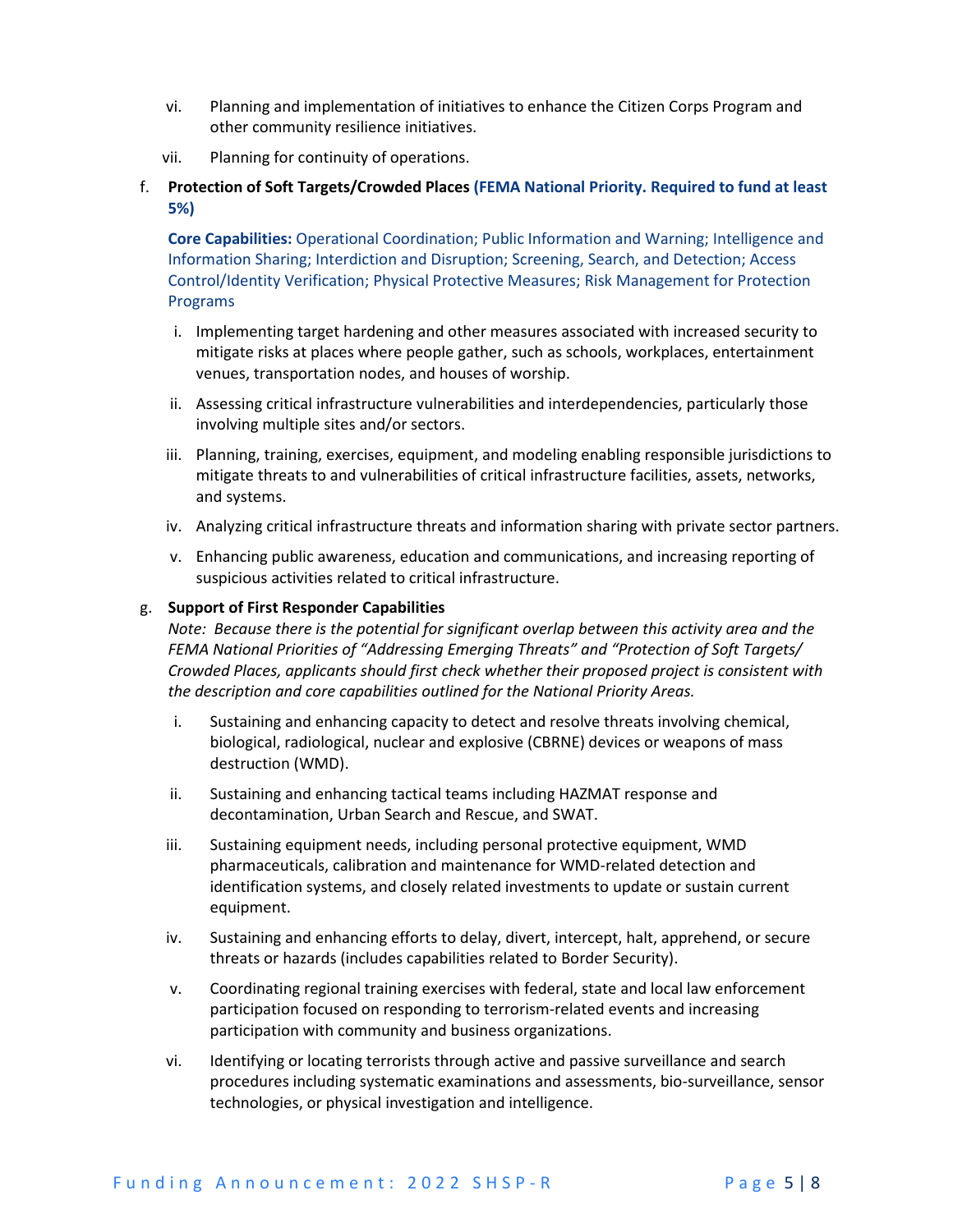# **Program-Specific Requirements**

- 1. All capabilities being built or sustained must have a clear link to one or more Core Capabilities in the National Preparedness Goal.
- 2. Many capabilities which support terrorism preparedness simultaneously support preparedness for other hazards. Grantees must demonstrate this dual-use quality for any activities implemented under this program that are not explicitly focused on terrorism preparedness. Activities implemented under SHSP must support terrorism preparedness by building or sustaining capabilities that relate to the prevention of, protection from, mitigation of, response to, and/or recovery from terrorism.
- 3. Grantees are required to maintain adoption and implementation of the National Incident Management System (NIMS). The NIMS uses a systematic approach to integrate the best existing processes and methods into a unified national framework for incident management across all homeland security activities including prevention, protection, response, mitigation, and recovery. Grantees must use standardized resource management concepts for resource typing, credentialing, and an inventory to facilitate the effective identification, dispatch, deployment, tracking and recovery of resources.
- 4. Cities and counties must have a current emergency management plan or be a legally established member of an inter-jurisdictional emergency management program with a plan on file with the Texas Division of Emergency Management (TDEM). Plans must be maintained throughout the entire grant performance period. If you have questions concerning your Emergency Management Plan (preparedness) level, contact your Emergency Management Coordinator (EMC) or your regional Council of Governments (COG). For questions concerning plan deficiencies, contact TDEM at [tdem.plans@tdem.texas.gov.](mailto:tdem.plans@tdem.texas.gov)
- 5. Grantees will be required to complete the 2022 Nationwide Cybersecurity Review (NCSR), enabling agencies to benchmark and measure progress of improving their cybersecurity posture. The Chief Information Officer (CIO), Chief Information Security Officer (CISO), or equivalent for each recipient agency should complete the NCSR. If there is no CIO or CISO, the most senior cybersecurity professional should complete the assessment. The NCSR is available at no cost to the user and takes approximately 2-3 hours to complete. For more information about the NCSR, visit: [https://www.cisecurity.org/ms-isac/services/ncsr/.](https://www.cisecurity.org/ms-isac/services/ncsr/)

### **Eligibility Requirements**

- 1. Local units of governments must comply with the Cybersecurity Training requirements described in Section 772.012 and Section 2054.5191 of the Texas Government Code. Local governments determined to not be in compliance with the cybersecurity requirements required by Section 2054.5191 of the Texas Government Code are ineligible for OOG grant funds until the second anniversary of the date the local government is determined ineligible. Government entities must annually certify their compliance with the training requirements using the Cybersecurity Training [Certification for State and Local Governments.](https://dircommunity.force.com/SecurityTrainingVerification/s/CybersecurityTrainingCertification) A copy of the Training Certification must be uploaded to your eGrants application. For more information or to access available training programs, visit the Texas Department of Information Resources [Statewide Cybersecurity](https://dir.texas.gov/information-security/statewide-cybersecurity-awareness-training)  [Awareness Training](https://dir.texas.gov/information-security/statewide-cybersecurity-awareness-training) page.
- 2. Entities receiving funds from PSO must be located in a county that has an average of 90% or above on both adult and juvenile dispositions entered into the computerized criminal history database maintained by the Texas Department of Public Safety (DPS) as directed in the Texas Code of Criminal Procedure, Chapter 66. This disposition completeness percentage is defined as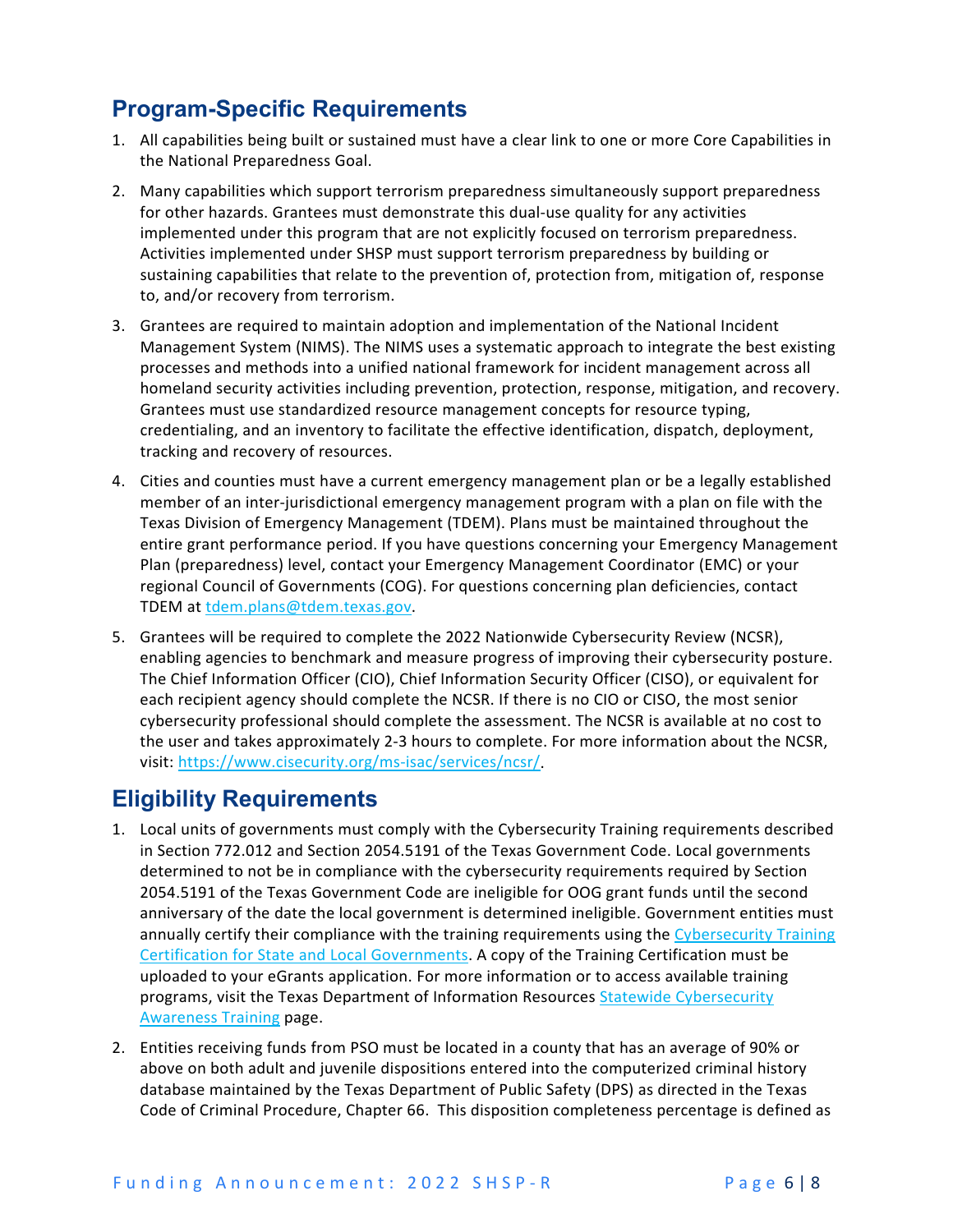the percentage of arrest charges a county reports to DPS for which a disposition has been subsequently reported and entered into the computerized criminal history system.

Counties applying for grant awards from the Office of the Governor must commit that the county will report at least 90% of convictions within five business days to the Criminal Justice Information System at the Department of Public Safety.

- 3. Eligible applicants operating a law enforcement agency must be current on reporting complete UCR data and the Texas specific reporting mandated by 411.042 TGC, to the Texas Department of Public Safety (DPS) for inclusion in the annual Crime in Texas (CIT) publication. To be considered eligible for funding, applicants must have submitted a full twelve months of accurate data to DPS for the most recent calendar year by the deadline(s) established by DPS. Due to the importance of timely reporting, applicants are required to submit complete and accurate UCR data, as well as the Texas-mandated reporting, on a no less than monthly basis and respond promptly to requests from DPS related to the data submitted.
- 4. Eligible applicants must have a DUNS (Data Universal Numbering System) number assigned to its agency (to request a DUNS number, go to [https://fedgov.dnb.com/webform\)](https://fedgov.dnb.com/webform).
- 5. Eligible applicants must be registered in the federal System for Award Management (SAM) database located at [https://www.sam.gov/.](https://www.sam.gov/)

Failure to comply with program or eligibility requirements may cause funds to be withheld and/or suspension or termination of grant funds.

### **Prohibitions**

Grant funds may not be used to support the unallowable costs listed in th[e Guide to Grants](https://egrants.gov.texas.gov/fundopp.aspx?name=2021%20Guide%20to%20Grants.pdf&type=2) or any of the following unallowable costs:

- 1. inherently religious activities such as prayer, worship, religious instruction, or proselytization;
- 2. lobbying;
- 3. any portion of the salary of, or any other compensation for, an elected or appointed government official;
- 4. vehicles or equipment for government agencies that are for general agency use and/or do not have a clear nexus to terrorism prevention, interdiction, and disruption (i.e. mobile data terminals, body cameras, in-car video systems, or radar units, etc. for officers assigned to routine patrol; general firefighting equipment or uniforms);
- 5. weapons, ammunition, tasers, weaponized vehicles or explosives (exceptions may be granted when explosives are used for bomb squad training);
- 6. weapons accessories to include but not limited to optics/sights, laser aiming devices, ammunition pouches, slings, rifle bags or other accessories designed for use with any firearms/weapon;
- 7. admission fees or tickets to any amusement park, recreational activity or sporting event;
- 8. promotional items or gifts;
- 9. food, meals, beverages, or other refreshments, except for eligible per diem associated with grantrelated travel or where pre-approved for working events;
- 10. membership dues for individuals;
- 11. any expense or service that is readily available at no cost to the grant project;
- 12. any use of grant funds to replace (supplant) funds that have been budgeted for the same purpose through non-grant sources;